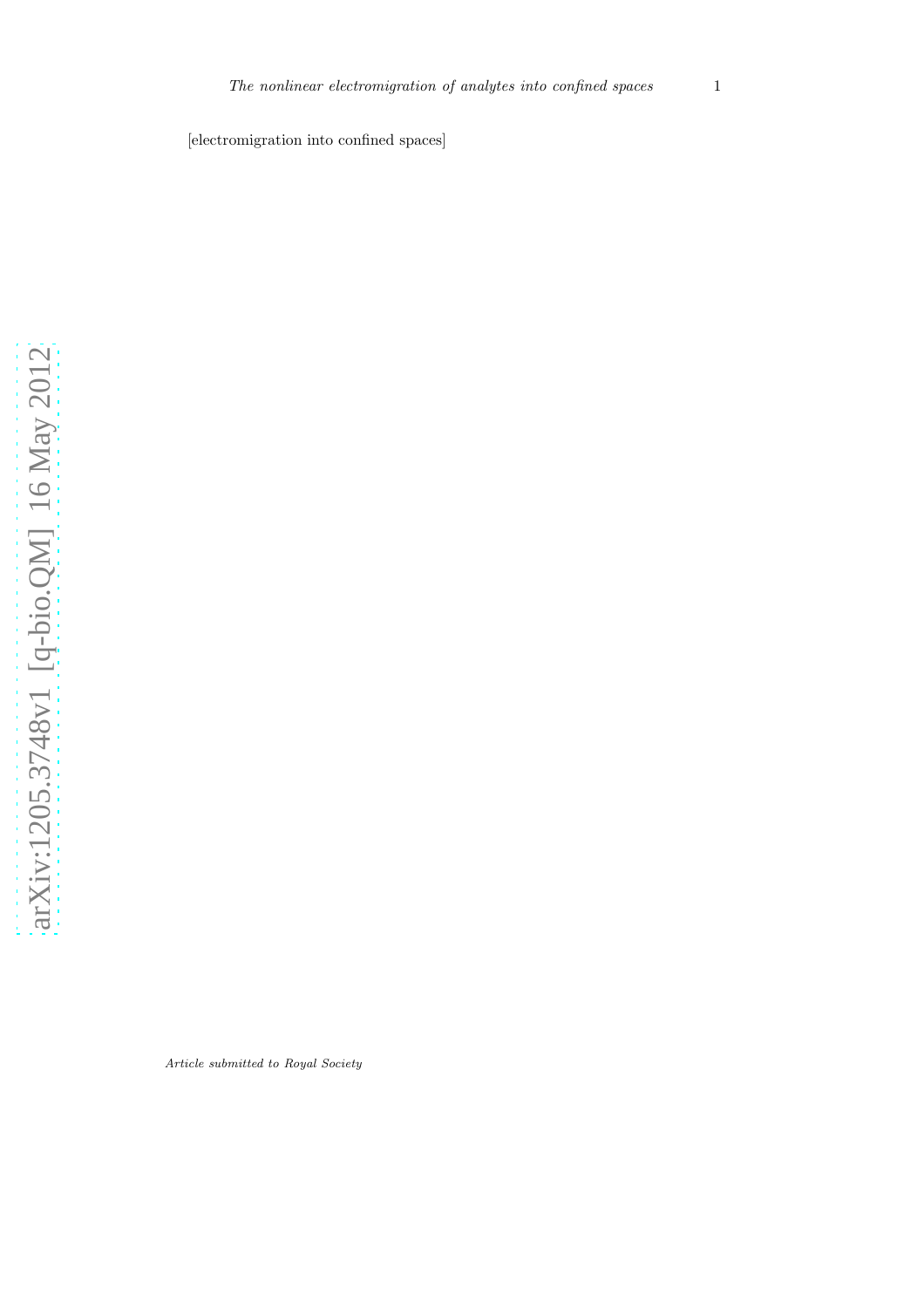# The nonlinear electromigration of analytes into confined spaces

By Zhen Chen and Sandip Ghosal

*Northwestern University, Department of Mechanical Engineering 2145 Sheridan Road, Evanston, IL 60208*

We consider the problem of electromigration of a sample ion (analyte) within a uniform background electrolyte when the confining channel undergoes a sudden contraction. One example of such a situation arises in microfluidics in the electrokinetic injection of the analyte into a micro-capillary from a reservoir of much larger size. Here the sample concentration propagates as a wave driven by the electric field. The dynamics is governed by the Nerst-Planck-Poisson system of equations for ionic transport. A reduced one dimensional nonlinear equation describing the evolution of the sample concentration is derived. We integrate this equation numerically to obtain the evolution of the wave shape and determine how the the injected mass depends on the sample concentration in the reservoir. It is shown that due to the nonlinear coupling of the ionic concentrations and the electric field, the concentration of the injected sample could be substantially less than the concentration of the sample in the reservoir.

Keywords: electromigration dispersion, electrokinetic injection, nonlinear waves

#### 1. Introduction

In microfluidic systems, electrokinetic injection is often employed in order to insert the sample from a reservoir into a microfluidic channel [\(Landers](#page-13-0), [1996;](#page-13-0) [Camilleri,](#page-12-0) [1998\)](#page-12-0). A simplified problem depicting the electrokinetic injection process is shown in Figure [1.](#page-3-0) The reservoir initially contains the sample dissolved in a background electrolyte of positive and negative ions. The channel contains only the background electrolyte. At time  $t = 0$ , a voltage, V is applied to an electrode in the reservoir located far from the inlet, while the channel outlet (assumed infinitely far away) is electrically grounded. We would like to describe how the concentration of the sample evolves with time as the sample moves into the micro-channel. For simplicity, we will assume that the capillary walls are uncharged so that there is no electroosmotic flow.

When the concentration of sample in the reservoir is low, the dynamics is linear and is described by an advection diffusion equation with constant advection speed. At high concentrations, the evolution is nonlinear due to the phenomenon of electromigration dispersion. The physical mechanism of electromigration dispersion may be explained [\(Ghosal & Chen, 2010a\)](#page-12-1) in the following way: when the concentration of sample ions is significant in comparison to that of the background electrolyte, the electrical conductivity of the solution is locally altered. However, charge conservation and local electro neutrality requires the electric current to be the same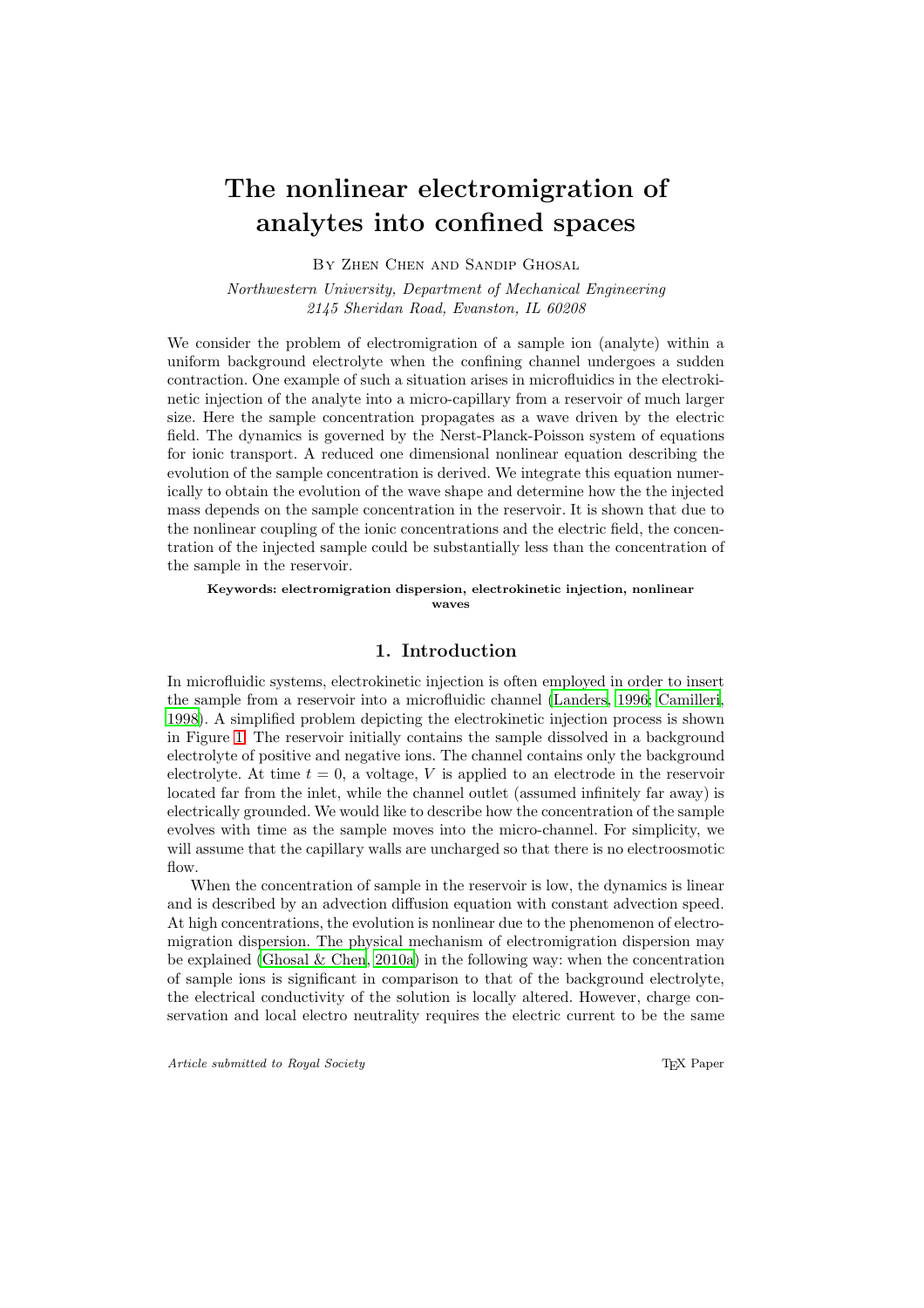at all points along the axis of the capillary. Therefore, by Ohm's law, (ignoring, for the moment, the diffusive contributions to the current), the electric field must change axially, since, the product of the conductivity and electric field must remain constant. This varying electric field alters the effective migration speed of the sample ions, which in turn, alters its concentration distribution. The transport problem for sample ions then becomes nonlinear and shock like structures similar to those familiar from breaking water waves [\(Whitham, 1974\)](#page-13-1) can arise.

The problem has a certain similarity with the classical "dam break problem" in hydrodynamics where a large stationary volume of water held back by a wall is suddenly released by partial or complete removal of the restraining wall [\(Whitham,](#page-13-2) [1955;](#page-13-2) [Stoker, 1948](#page-13-3); [Ritter, 1892](#page-13-4)). However, in the present problem, the driving mechanism is the variation of the electric field along the channel instead of hydrostatic pressure variations due to changes in wave height.

In the next section we present the mathematical formulation for a minimal problem consisting of three ionic species - the analyte, a co-ion and a counter-ion, where the diffusivities of the three species are equal, the charge of the analyte is constant, and, the background electrolyte is fully dissociated. We will see that even in this highly idealized limit, the nonlinearities inherent in the system lead to surprising behavior. The idealizations permit reduction of the problem to the solution of a single partial differential equation in one dimension. In section [3,](#page-5-0) this equation is integrated numerically, and observations are presented for the behavior of the sample ion concentration as it moves into the micro-channel. We find that at high concentrations, the concentration of sample ions that enter the micro-channel is significantly lower than that in the reservoir. In fact, as the concentration of sample ions in the reservoir is increased, the concentration within the injected plug in the channel does not increase indefinitely; but, approaches a limiting value determined by the valence of the analyte ion and background electrolytes. In section [4,](#page-7-0) we identify the reason for this behavior and use simple arguments based on conservation laws to deduce the limiting value of the sample concentration in the channel. This is compared to results from the numerical simulations and good agreement is found. Our findings are summarized in section [5](#page-11-0) and its implications in a broader context as well as its limitations are discussed.

#### 2. Problem Formulation

We consider a three ion system consisting of sample ions, co-ions and counterions all of equal diffusivity  $(D)$ . It follows, from the Einstein relation, that the mobility  $(u)$  of the three ionic species are also the same. However, the three species have different valences:  $z_p, z_n, z$  and therefore different electrophoretic mobilities:  $\mu_p = z_p e u, \mu_n = z_n e u, \mu = z e u, e$  being the proton charge. In this paper, the suffix  $p$  will generally indicate the positive ion (cation),  $n$  will indicate the negative ion (anion) and the absence of a suffix will indicate the sample ion (analyte). Thus,  $z_p$ is positive,  $z_n$  is negative and z could be of either sign. The discussion in the rest of this section follows closely the earlier work of [Ghosal & Chen \(2010a](#page-12-1)).

We consider the simplest situation where the ions migrate from a semi-infinite reservoir to a uniform channel with no wall charge. Then the problem is entirely one dimensional, and, the coupled equations describing the concentrations of the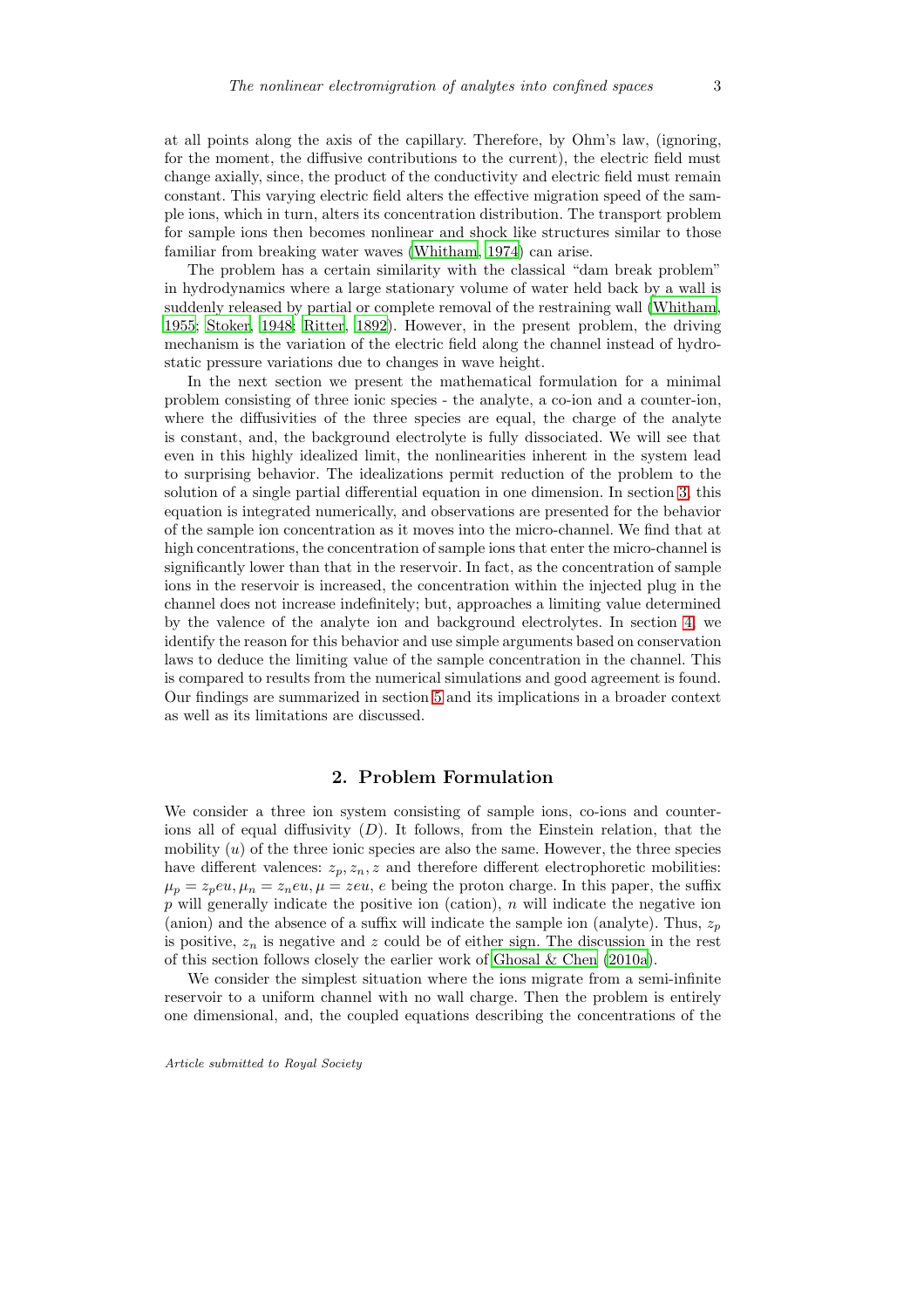

<span id="page-3-0"></span>Figure 1. Schematic diagram illustrating the electrokinetic injection of a sample (concentration  $c^*$  in the reservoir) into a micro-channel

three ion species are

<span id="page-3-1"></span>
$$
\frac{\partial c_p}{\partial t} + \frac{\partial}{\partial x} (z_p e u E c_p) = D \frac{\partial^2 c_p}{\partial x^2}, \qquad (2.1)
$$

$$
\frac{\partial c_n}{\partial t} + \frac{\partial}{\partial x} (z_n e u E c_n) = D \frac{\partial^2 c_n}{\partial x^2}, \qquad (2.2)
$$

$$
\frac{\partial c}{\partial t} + \frac{\partial}{\partial x} (zeuEc) = D \frac{\partial^2 c}{\partial x^2}, \tag{2.3}
$$

where  $E$  is the local electric field,  $x$  is the distance along the capillary and  $t$  is time. We will assume that the x-axis points in the direction of front motion from the reservoir into the capillary. Since characteristic spatial scales are always much larger than the Debye length, local electro-neutrality holds (Ghosal  $\&$  Chen, [2010\)](#page-12-2). Thus,

<span id="page-3-2"></span>
$$
z_p c_p + z_n c_n + z c = 0.
$$
 (2.4)

If we multiply equations  $(2.1)-(2.3)$  $(2.1)-(2.3)$  by the respective ionic charges, sum them, and use equation [\(2.4\)](#page-3-2), we get an equation that describes the constancy of electric current

<span id="page-3-3"></span>
$$
\frac{\partial}{\partial x}\left[e^2u(z_p^2c_p+z_n^2c_n+z^2c)E\right]=0.\tag{2.5}
$$

Note, that, the net contribution from the diffusive fluxes vanish exactly on account of the assumption of equal diffusivity of ions and local electro-neutrality. Equation [\(2.5\)](#page-3-3) may then be integrated to yield

<span id="page-3-4"></span>
$$
(z_p^2 c_p + z_n^2 c_n + z^2 c) E = (z_p^2 c_p^{\infty} + z_n^2 c_n^{\infty}) E_{\infty},
$$
\n(2.6)

where  $E_{\infty}$  is the electric field in the capillary very far away from the inlet, and,  $c_n^{\infty}, c_p^{\infty}$  are respectively the corresponding negative and positive ion concentrations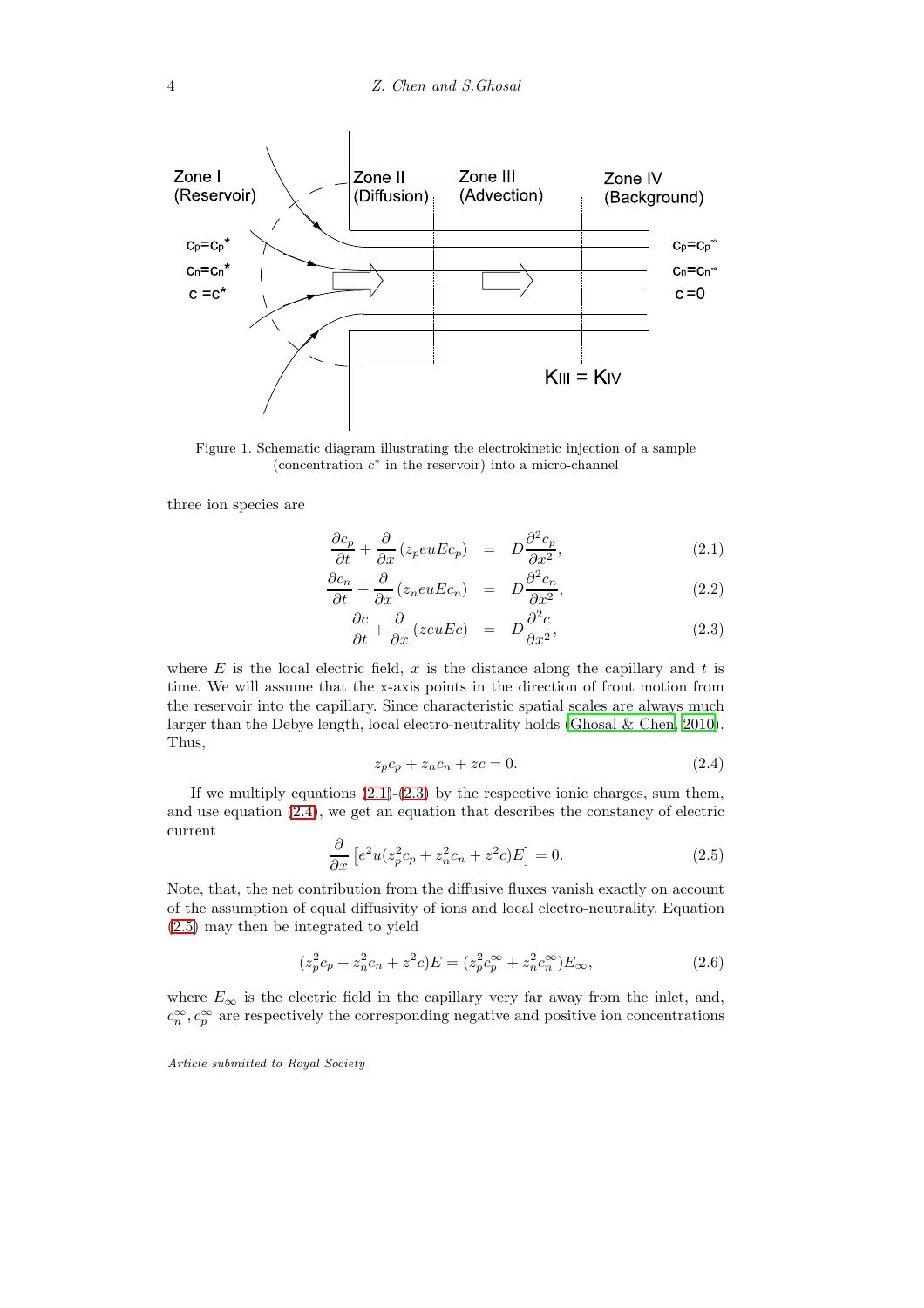in the background electrolyte. Clearly,  $c_p^{\infty}$  and  $c_n^{\infty}$  are not independent but are related by the electro-neutrality condition

$$
z_p c_p^{\infty} + z_n c_n^{\infty} = 0.
$$
\n(2.7)

If we now introduce the Kohlrausch function [\(Kohlrausch, 1897](#page-13-5))

<span id="page-4-0"></span>
$$
K(x,t) = (c_p + c_n + c)/u,
$$
\n(2.8)

then it follows from equations  $(2.1)-(2.3)$  $(2.1)-(2.3)$  and  $(2.4)$  that K satisfies the diffusion equation

$$
\frac{\partial K}{\partial t} = D \frac{\partial^2 K}{\partial x^2}.
$$
\n(2.9)

The three algebraic relations: [\(2.4\)](#page-3-2), [\(2.6\)](#page-3-4) and [\(2.8\)](#page-4-0), may be used to express all four dependent variables in the problem:  $c_p, c_n, c$  and E in terms of any one of them and the function  $K(x, t)$ . We choose to express all the variables in terms of  $c$  and  $K$ . These relations take a particularly simple form if we use the normalized concentration

$$
\phi = \frac{c}{c_n^{\infty}}\tag{2.10}
$$

and

$$
\theta(x,t) = \frac{uz_p}{z_p - z_n} \frac{K(x,t)}{c_n^{\infty}} \tag{2.11}
$$

In terms of these variables, we then have

<span id="page-4-3"></span>
$$
E = \frac{E_{\infty}}{\theta - \alpha \phi}, \tag{2.12}
$$

$$
\phi_p = \frac{c_p}{c_n^{\infty}} = -\frac{z - z_n}{z_p - z_n} \phi - \frac{z_n}{z_p} \theta,
$$
\n(2.13)

$$
\phi_n = \frac{c_n}{c_n^{\infty}} = \frac{z - z_p}{z_p - z_n} \phi + \theta,
$$
\n(2.14)

so that, equation [\(2.3\)](#page-3-1) gives the following evolution equation for  $\phi$ :

<span id="page-4-1"></span>
$$
\frac{\partial \phi}{\partial t} + \frac{\partial}{\partial x} \left( \frac{v\phi}{\theta - \alpha \phi} \right) = D \frac{\partial^2 \phi}{\partial x^2},\tag{2.15}
$$

where  $v = zeuE_{\infty}$  is the velocity of an isolated sample ion in the constant electric field  $E = E_{\infty}$ , and, following the notation of [Ghosal & Chen \(2010a\)](#page-12-1),  $\alpha = [(z$  $z_n(z-z_p)/z_n(z_p-z_n)$ , is the "velocity-slope parameter".

Since  $\theta$  is proportional to K, it is also a passive scalar. The initial and boundary conditions on  $\theta$  in the domain  $0 \leq x < \infty$  are

$$
\theta(x,0) = 1 \quad \text{if } x > 0 , \tag{2.16}
$$

$$
\theta(0,t) = \theta^*, \tag{2.17}
$$

$$
\theta(\infty, t) = 1, \tag{2.18}
$$

where  $\theta^*$  is the value of  $\theta$  in the reservoir. The reservoir is considered to be "well mixed" so that all ionic concentrations remain constant within it. An exact solution for  $\theta$  may then be found using Fourier's method,

<span id="page-4-2"></span>
$$
\theta = \theta^* + (1 - \theta^*) \text{erf}\left(\frac{x}{\sqrt{4Dt}}\right),\tag{2.19}
$$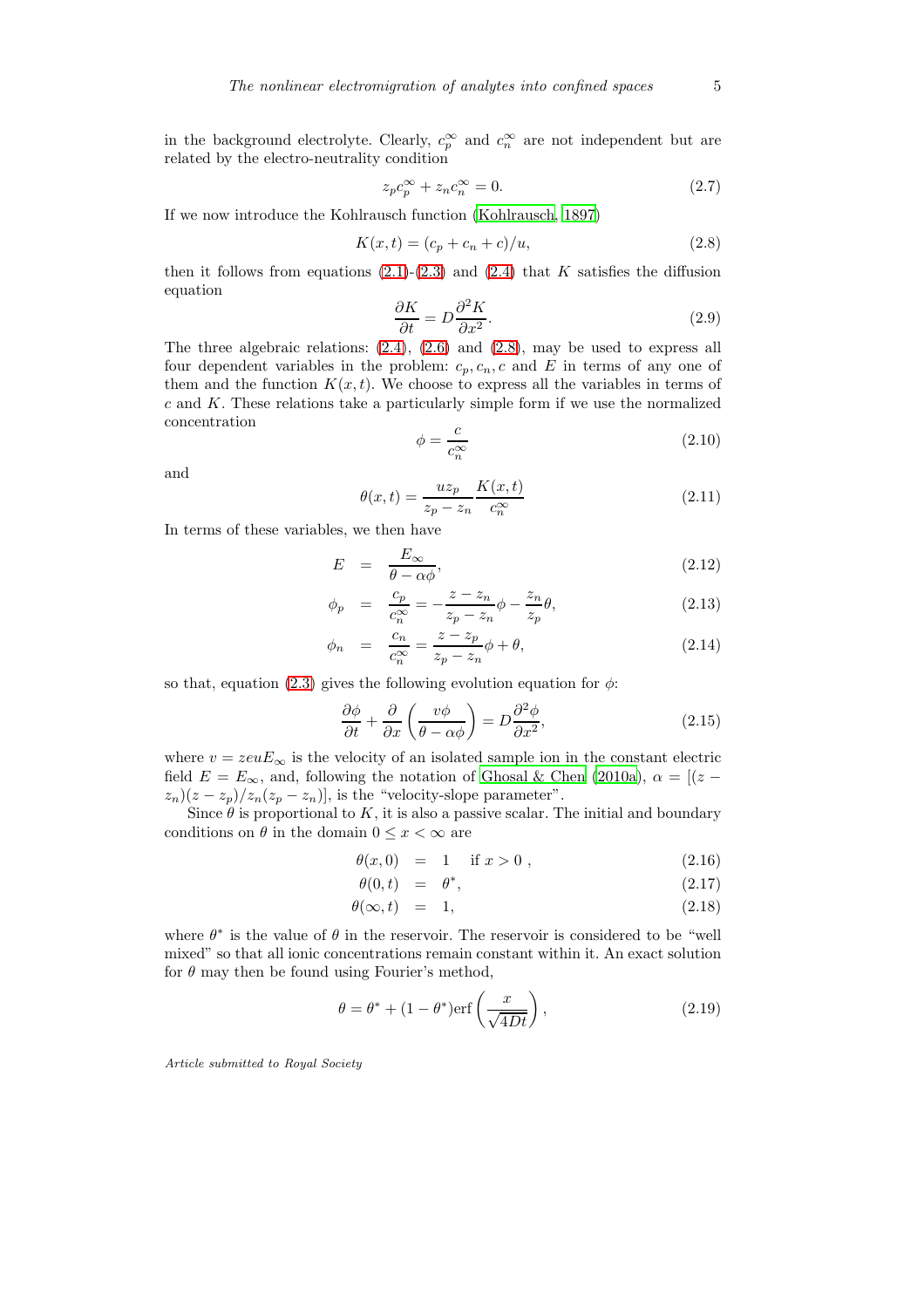where

$$
\text{erf}(x) = \frac{2}{\sqrt{\pi}} \int_0^x e^{-y^2} dy \tag{2.20}
$$

is the error function. Since the concentration of sample in the reservoir is being held constant at some value  $\phi = \phi^*$ , we have

$$
\theta^* = \frac{c_n^*}{c_n^{\infty}} + \frac{z_p - z}{z_p - z_n} \phi^*.
$$
\n(2.21)

The superscript  $*$  indicates the value of the corresponding variable in the reservoir. Thus,  $c_n^*$  is the concentration of negative ions in the reservoir.

Equation [\(2.15\)](#page-4-1), on the other hand, does not readily admit an analytical solution, since, unlike the equation for  $\theta$ , it cannot be reduced to an ordinary differential equation by means of the similarity variable  $\eta = x/\sqrt{4Dt}$ . We will therefore obtain the time evolution of the normalized sample concentration  $\phi(x, t)$  by substituting equation [\(2.19\)](#page-4-2) in equation [\(2.15\)](#page-4-1) and integrating the resulting one dimensional partial differential equation numerically. Before we present this solution in the next section, it is useful to note that at large distances from the reservoir, or more precisely, if  $x \gg \sqrt{4Dt}$ , equation [\(2.19\)](#page-4-2) implies that  $\theta \sim 1$ , so that equation [\(2.15\)](#page-4-1) reduces to

<span id="page-5-1"></span>
$$
\frac{\partial \phi}{\partial t} + \frac{\partial}{\partial x} \left( \frac{v\phi}{1 - \alpha \phi} \right) = D \frac{\partial^2 \phi}{\partial x^2}
$$
 (2.22)

<span id="page-5-0"></span>which was studied earlier by [Ghosal & Chen \(2010a\)](#page-12-1).

#### 3. Numerical Simulations

We will find it convenient to express our results in terms of a characteristic length, w (the channel width), which gives a characteristic time  $w/v$ . Then clearly, the only parameters in the problem are  $Pe = vw/D$ , which may be regarded as a "Péclet number" based on the electromigration speed,  $v$ , or a "field strength parameter"; the two valence ratios  $z_n/z, z_p/z$ ; and, the parameter  $\theta^*$  characterizing the ionic composition of the mixture in the reservoir. For definiteness, we will assume that the sample is a cation  $(z > 0)$ , and that

$$
c_p^* = c_p^\infty \tag{3.1}
$$

This will be true, for example, if the electrolyte in the reservoir is prepared by adding the sample in solid form (so there is no dilution) to a stock solution of the background electrolyte that fills the micro-channel (since the sample contributes only counter-ions, the co-ion concentration is not altered). Using the electro-neutrality conditions,

$$
\theta^* = 1 - \frac{z_p(z - z_n)}{z_n(z_p - z_n)} \phi^*.
$$
\n(3.2)

The initial and boundary conditions for  $\phi$  are

$$
\phi(x,0) = 0, \quad \text{if } x > 0 \tag{3.3}
$$

$$
\phi(0,t) = \phi^*, \tag{3.4}
$$

$$
\phi(\infty, t) = 0. \tag{3.5}
$$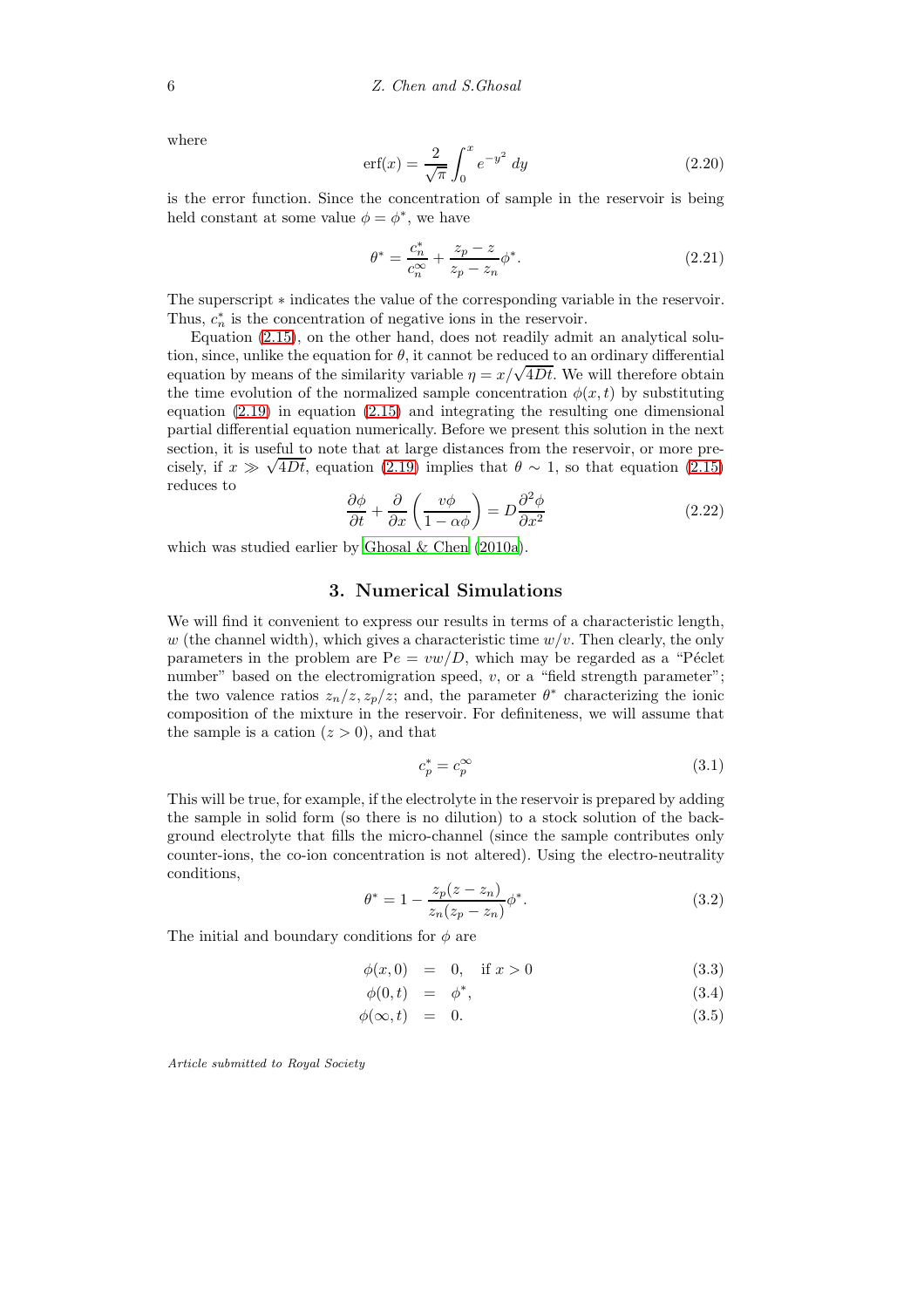

<span id="page-6-0"></span>Figure 2. The increase of sample ions in the micro-channnel as a function of dimensionless time at different dimensionless reservoir concentrations,  $\phi^*$ . The solid line corresponds to  $Pe = 10$  and the dashed line corresponds to  $Pe = 200$ .

We keep the valence ratios fixed at  $z_p/z = 2$ ,  $z_n/z = -1$ .

Since we have reduced our problem to a one dimensional one, the numerical integration is quite straightforward. We used a finite volume method to discretize equation [\(2.15\)](#page-4-1) in space using an adaptive grid refinement algorithm that is enabled by applying the Matlab library "MatMOL" [\(Vande Wouwer](#page-13-6) *et al.*, [2004\)](#page-13-6). The spatially discretized system of equations is then integrated in time using the Matlab solver "ode45" [\(Shampine & Reichelt, 1997](#page-13-7)) which is based on an explicit Runge-Kutta (4,5) formula.

Figure [2](#page-6-0) shows the amount of sample that has moved into the reservoir at time t, defined as

$$
m(t) = \frac{1}{w} \int_0^\infty \phi(x, t) dx.
$$
 (3.6)

Simulations are shown for  $Pe = 10$  and 200. At long times, or more precisely, if  $vt/w \gg Pe^{-1}$ , the expected asymptotic form for  $m(t)$  is

<span id="page-6-1"></span>
$$
m(t) \sim (v\phi^*/w)t. \tag{3.7}
$$

Figure [2](#page-6-0) shows that indeed, at large times,  $m(t) \propto t$ . We determined the slope of the  $m(t)$  curve at large times and plotted the dimensionless quantity  $w\dot{m}/v$ as a function of  $\phi^*$  in Figure [3.](#page-7-1) It is seen that  $wm/v \sim \phi^*$  as long as  $\phi^* \ll 1$ but as the concentration of sample in the reservoir is increased, the injection rate does not increase indefinitely but tends to saturate to a limiting value, that is,  $w\dot{m}/v \sim \phi_m^* < \phi^*.$ 

The reason for this saturation of the injection rate may be understood by examining the concentration profiles  $\phi(x, t)$  shown in Figure [4.](#page-8-0) It is seen, that as the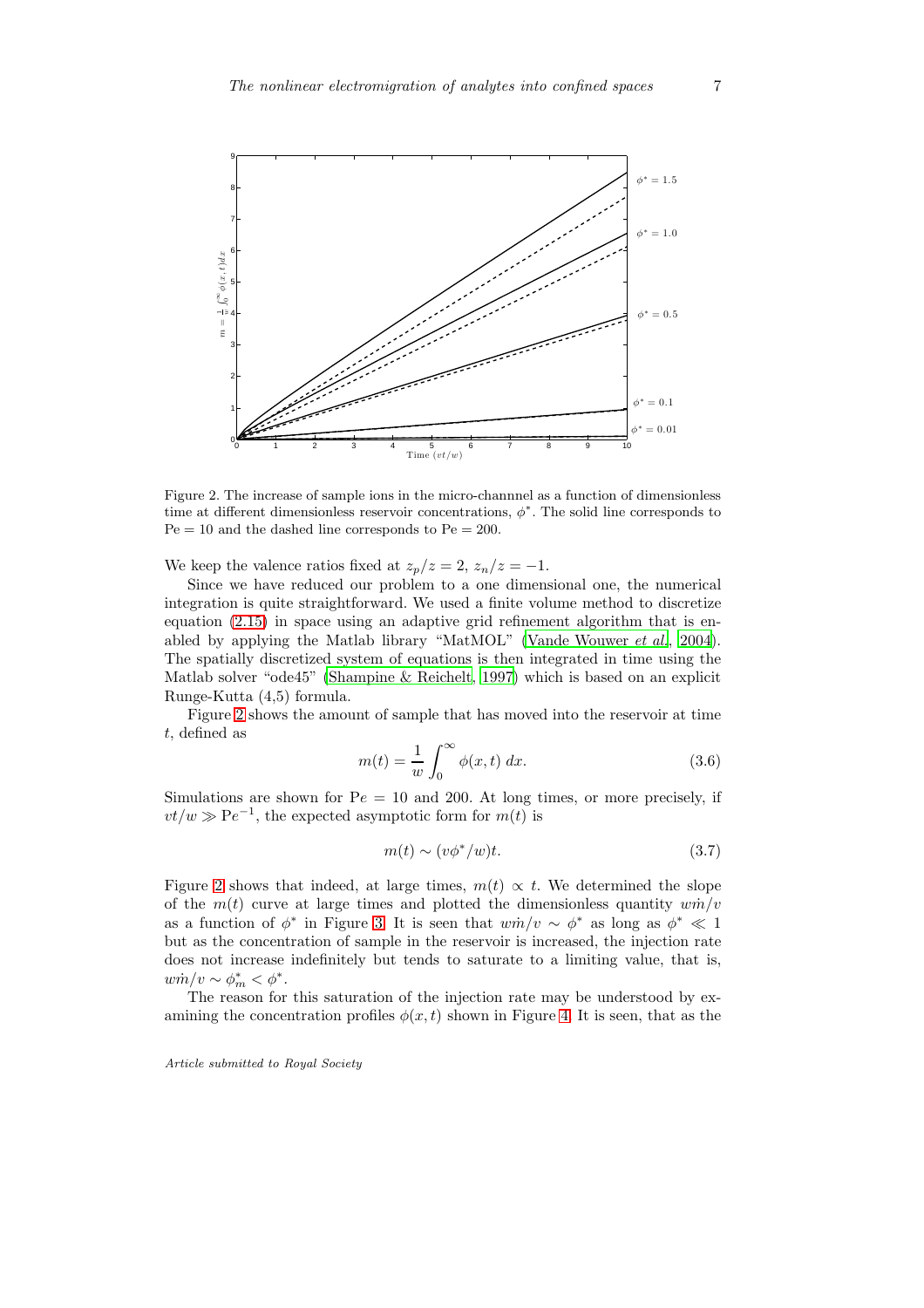

<span id="page-7-1"></span>Figure 3. The normalized concentration of analyte in the micro-channel  $(\phi_m^*)$  as a function of the corresponding quantity in the reservoir  $(\phi^*)$ . The solid line indicates the result expected from linear theory, the dashed line is the result predicted by the nonlinear theory, equation [\(4.7\)](#page-9-0). The symbols (circle:  $Pe=10$ , square:  $Pe=200$ ) are obtained by numerical integration of equation [\(2.15\)](#page-4-1).

sample moves into the capillary, the concentration in the capillary is approximately equal to the the concentration in the reservoir as long as this concentration remains small (upper panel,  $\phi^* = 0.01$ ). However, if the concentration in the reservoir is large (lower panel,  $\phi^* = 1.0$ ) the concentration in the channel approaches a limiting value  $\phi_m^*$  independent of the reservoir concentration.

In Figure [5,](#page-9-1) we have reproduced the concentration distribution  $\phi(x, t)$  that appears in the lower panel of Figure [4,](#page-8-0) together with the concentrations of the other ionic species  $\phi_p(x, t)$  and  $\phi_n(x, t)$ , the local electric field  $E(x, t)$ , and, the local electrical conductivity due to ions,  $\sigma(x, t)$ . These quantities are obtained from equations [\(2.12\)](#page-4-3), [\(2.13\)](#page-4-3) and [\(2.14\)](#page-4-3). The mechanism for the reduction of the concentration from  $\phi = \phi^*$  in the reservoir to  $\phi = \phi_m^* < \phi^*$  in the capillary may be understood from these graphs. At large values of the sample concentrations in the reservoir, there is a a sharp rise in the solution conductivity in the immediate vicinity of the inlet resulting in a drop in the electric field. The flux of sample into the micro-channel is then determined by a combination of this greatly reduced electromigrational flux and the diffusive flux and this is less than the expected flux indicated by equation [\(3.7\)](#page-6-1), which should hold in the linear regime.

## 4. Analysis

<span id="page-7-0"></span>An approximate theoretical determination of the critical concentration  $\phi_m^*$  may be provided using the conservation equations. The method of doing this is in fact entirely analogous to that of the "Moving Boundary Equations" (MBE) [\(Dole, 1945\)](#page-12-3)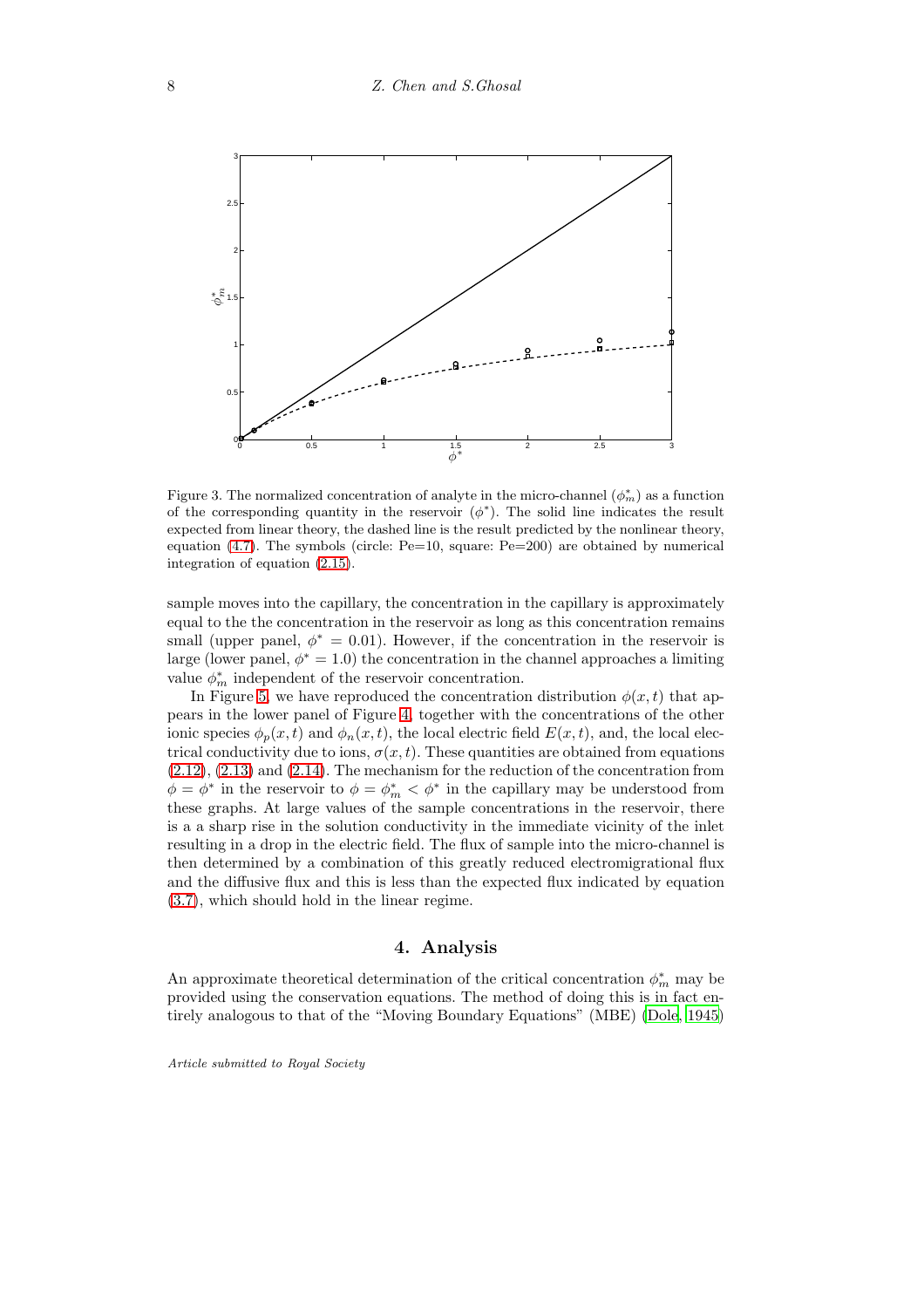

<span id="page-8-0"></span>Figure 4. Concentration profiles in the micro-capillary at successive times:  $vt/w = 2, 4, 6, 8, 10$ . If the reservoir concentration is large (lower panel), a concentration jump develops at the entrance of the capillary, with a narrow diffusion zone connecting the values in the reservoir with the much smaller value of the concentration within the capillary. The concentration jump is insignificant if the reservoir concentration is small (upper panel). The dashed line is  $\phi_m^*$  evaluated using equation [\(4.8\)](#page-10-0). Here Pe=200.

for describing advancing fronts (e.g. in isotachophoresis). The conceptual framework is illustrated in Figure [1.](#page-3-0) The domain is decomposed into four parts: (I) the "Reservoir Zone" within the well mixed body of the reservoir where all concentrations are constant (II) the "Diffusion Zone" which is the initial part of the micro-channel of length of order  $\sqrt{2Dt}$  – here the ionic diffusive flux and the electromigrational flux driven by the electric field are comparable, (III) the "Advection Zone" where diffusive fluxes are negligible (because concentration gradients are small) and ionic fluxes are primarily due to electromigration, and, (IV) the "Background Zone" far downstream where the sample ions have not yet penetrated.

The boundary between the Zones (I) and (II) is stationary (and located at the channel inlet) whereas the boundaries between the other zones propagate to the right. The arrows in Figure [1](#page-3-0) indicate fluxes of ions across the stationary zone boundary. Equality of the fluxes for each species across the zone boundary require:

$$
\pi r \phi^* E^{(I)}(r) = w E^{(III)} \phi_m^* \tag{4.1}
$$

$$
\pi r \phi_n^* E^{(I)}(r) = w E^{(III)} \phi_n^{(III)} \tag{4.2}
$$

where  $E^{(I)}(r)$  represents the electric field in the reservoir at a radial distance r from the inlet. The superscript (I), (II), (III) or (IV) indicate the zone in which the corresponding variable is evaluated. Clearly  $\phi^{(I)} = \phi^*, \phi^{(I)}_n = \phi^*_n$  and  $\phi^{(III)} = \phi^*_m$ . Therefore, taking the ratio,

<span id="page-8-1"></span>
$$
\phi_n^* = (\phi_n^{(III)} / \phi_m^*) \phi^* \tag{4.3}
$$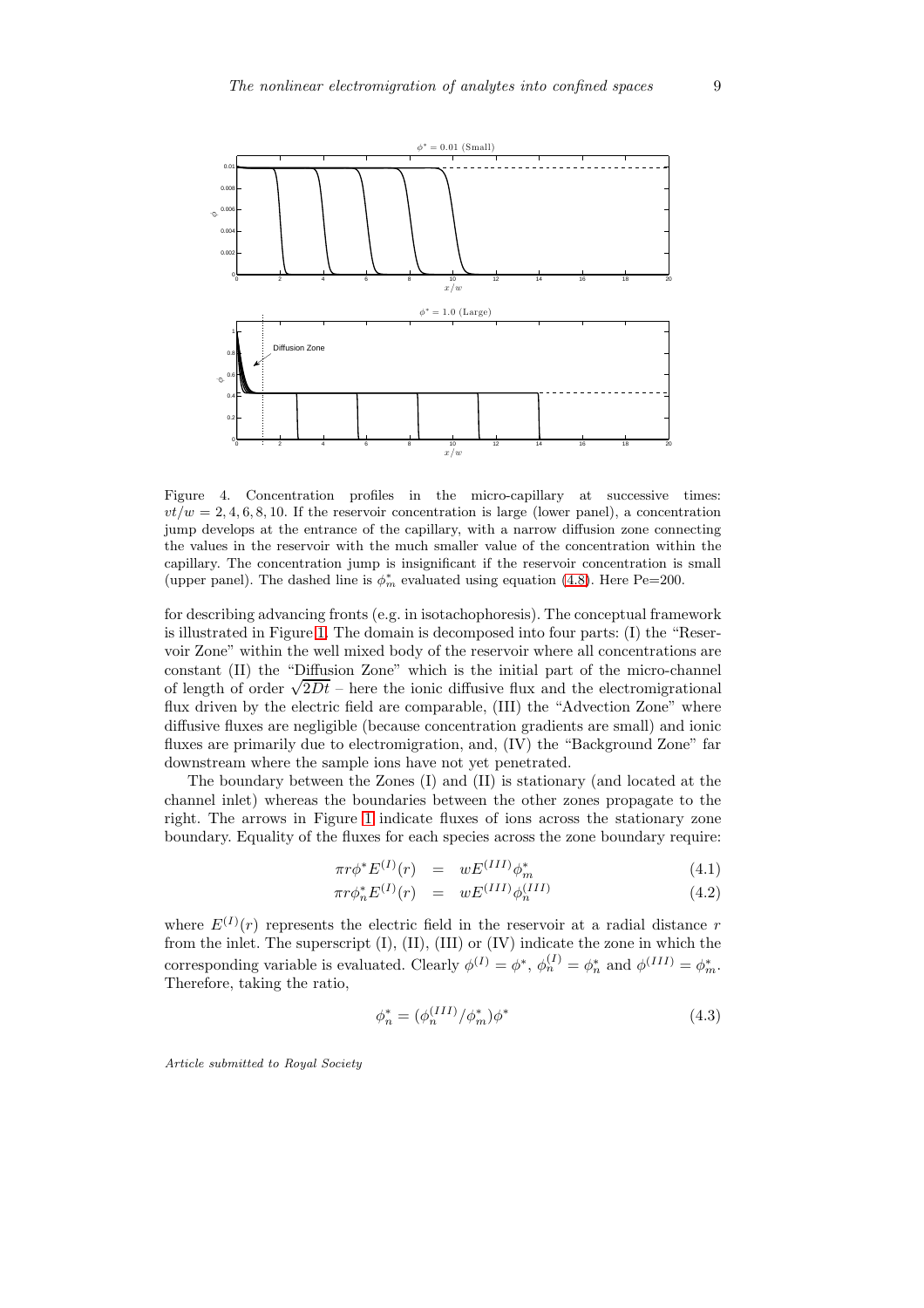

<span id="page-9-1"></span>Figure 5. Same as in Figure [4](#page-8-0) except that profiles of all dependent variables are shown but at a fixed time instant,  $vt/w = 2$ . The dashed lines are the concentrations in the capillary calculated using equation [\(4.7\)](#page-9-0). The bottom panel shows the electric conductivity  $(\sigma)$ normalized by its downstream value  $(\sigma_0)$ .

The Kohlrausch function, or, equivalently,  $\theta(x, t)$ , propagates only by diffusion. Therefore,  $\theta(x, t)$  differs from unity only in Zones (I) and (II). Thus,

<span id="page-9-2"></span>
$$
\phi_n^{(III)} + \phi_p^{(III)} + \phi_m^* = 1 \tag{4.4}
$$

The electro-neutrality condition (valid in all zones) for Zone (III) is:

<span id="page-9-3"></span>
$$
z_p \phi_p^{(III)} + z_n \phi_n^{(III)} + z \phi_m^* = 0.
$$
\n(4.5)

By combining equations [\(4.3\)](#page-8-1) and [\(4.4\)](#page-9-2) and using the electro-neutrality condition, equation [\(4.5\)](#page-9-3), we get an equation for determining  $\phi_m^*$ 

$$
(1 - z/z_p)\phi_m^* + r(1 - z_n/z_p)\phi_m^* = 1 - z_n/z_p,
$$
\n(4.6)

where the ratio  $\phi_n^*/\phi^* = r$  is a constant determined by the ionic composition of the electrolyte in the reservoir. Solving the above linear equation for  $\phi_m^*$  we have

<span id="page-9-0"></span>
$$
\phi_m^* = \left[ r + (z_p - z)/(z_p - z_n) \right]^{-1}.
$$
\n(4.7)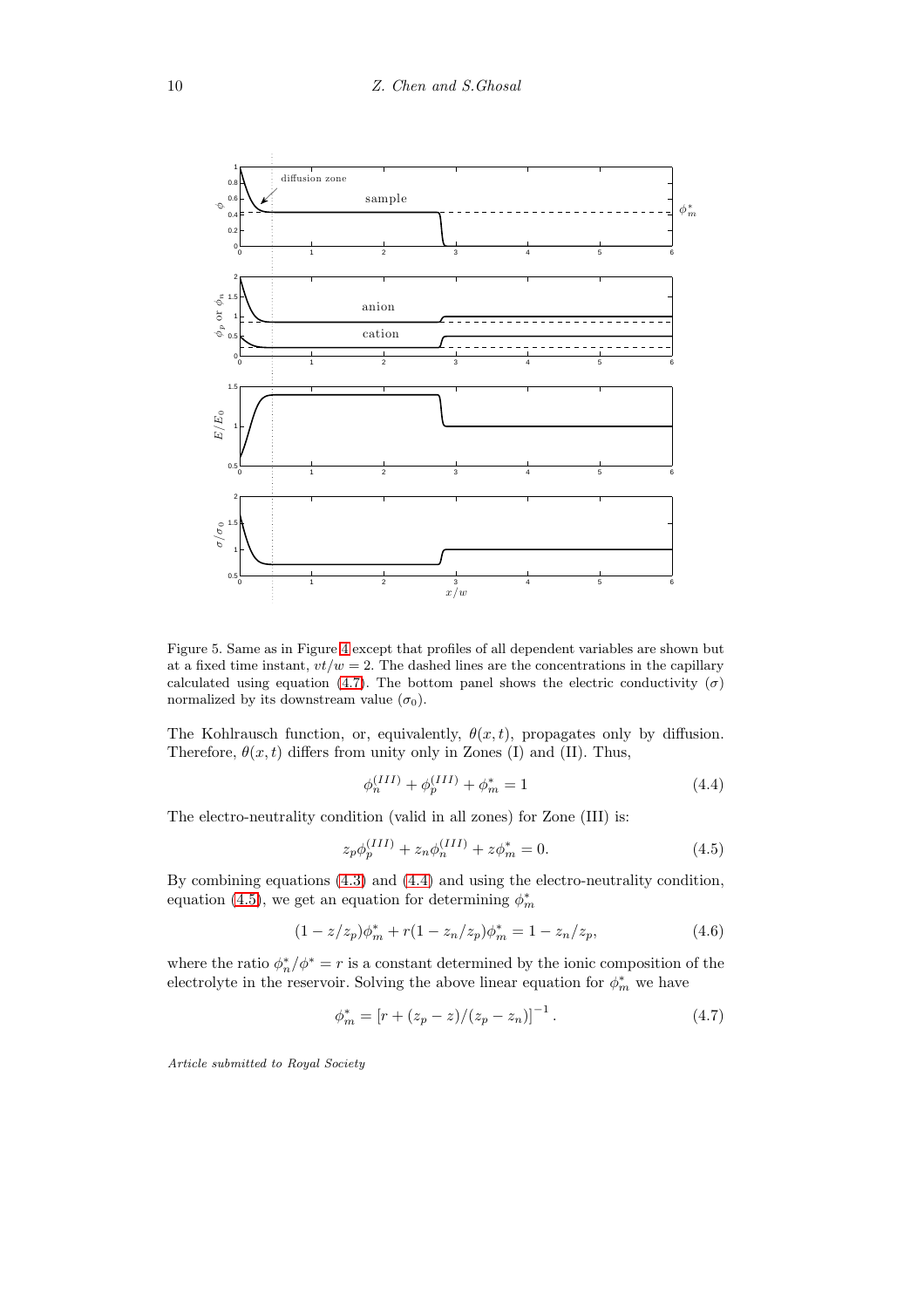In our numerical experiment we assume that the sample is a cation, and that the co-ion concentration in the reservoir is the same as in the channel, so that  $\phi_p^* =$  $\phi_p^{\infty} = -z_n/z_p$ . The electro-neutrality condition then implies that  $\phi_n^* = 1-(z/z_n)\phi^*$ , so that equation [\(4.7\)](#page-9-0) becomes

<span id="page-10-0"></span>
$$
\phi_m^* = \frac{\phi^*}{1 + \xi \phi^*}
$$
\n(4.8)

where

$$
\xi = -\frac{z_p(z - z_n)}{z_n(z_p - z_n)}
$$
\n(4.9)

is a positive number. An expression for  $\theta^*$  in terms of the sample ion concentration,  $\phi^*$ , may also be derived by simple algebra:

$$
\theta^* = 1 - \frac{z_p(z - z_n)}{z_n(z_p - z_n)} \phi^*.
$$
\n(4.10)

In Figure [3,](#page-7-1) we used equation [\(4.8\)](#page-10-0) to plot  $\phi_m^*$  as a function of  $\phi^*$ . This curve is seen to describe very well the nonlinear saturation of the injected mass with increasing sample concentration in the reservoir.

The denominator in equation [\(2.15\)](#page-4-1) vanishes if  $\phi = \theta/\alpha$ . Far from the inlet, the singularity is approached as  $\phi \to 1/\alpha$  (if  $\alpha > 0$ ), since,  $\theta \sim 1$ . It was shown earlier [\(Ghosal & Chen](#page-12-1), [2010a\)](#page-12-1) that the requirement of positivity of all ionic concentrations imposes a condition of self-consistency,  $\phi(x, t) < \phi_c$  where

$$
\phi_c = \begin{cases}\n(z_p - z_n)/(z_p - z) & \text{if } z > 0 \\
-[z_n(z_p - z_n)]/[z_p(z - z_n)] & \text{if } z < 0.\n\end{cases}
$$
\n(4.11)

Since,  $\phi_c < 1/\alpha$ , if  $\alpha > 0$  (see Appendix), the singularity is never reached if initially  $\phi$  is less than  $\phi_c$  everywhere in the channel. This, however, leaves open the possibility that the initial condition  $\phi(0, t)$  might be such, that,  $\phi$  exceeds  $\phi_c$  in some parts of the domain. We have now shown that if electrokinetic injection is used to insert the sample into the capillary, the shock at the inlet ensures that the injected sample concentration does not exceed  $\phi_m^* < \phi_c$  (see Appendix), no matter how high the sample concentration in the reservoir may be. In capillary zone electrophoresis, one chooses the peak shape after electrokinetic sample injection as the "initial condition". Then, the only initial conditions possible are the "realizable" kind, where,  $\phi(x, 0) < \phi_c$ .

The speed of propagation of the analyte front in Figure [4](#page-8-0) may be readily calculated when the front is far from the inlet. To do this, we note that since  $Pe = 200 \gg 1$  and  $\theta \rightarrow 1$ , equation [\(2.22\)](#page-5-1) may be written as

$$
\frac{\partial \phi}{\partial t} + \frac{\partial Q}{\partial x} = 0 \tag{4.12}
$$

where

$$
Q(\phi) = \frac{v\phi}{1 - \alpha\phi}.\tag{4.13}
$$

Then, the shock propagation speed is given by [\(Whitham](#page-13-1), [1974\)](#page-13-1) the Rankine-Hugoniot jump condition

$$
V_s = \frac{Q(\phi_2) - Q(\phi_1)}{\phi_2 - \phi_1} \tag{4.14}
$$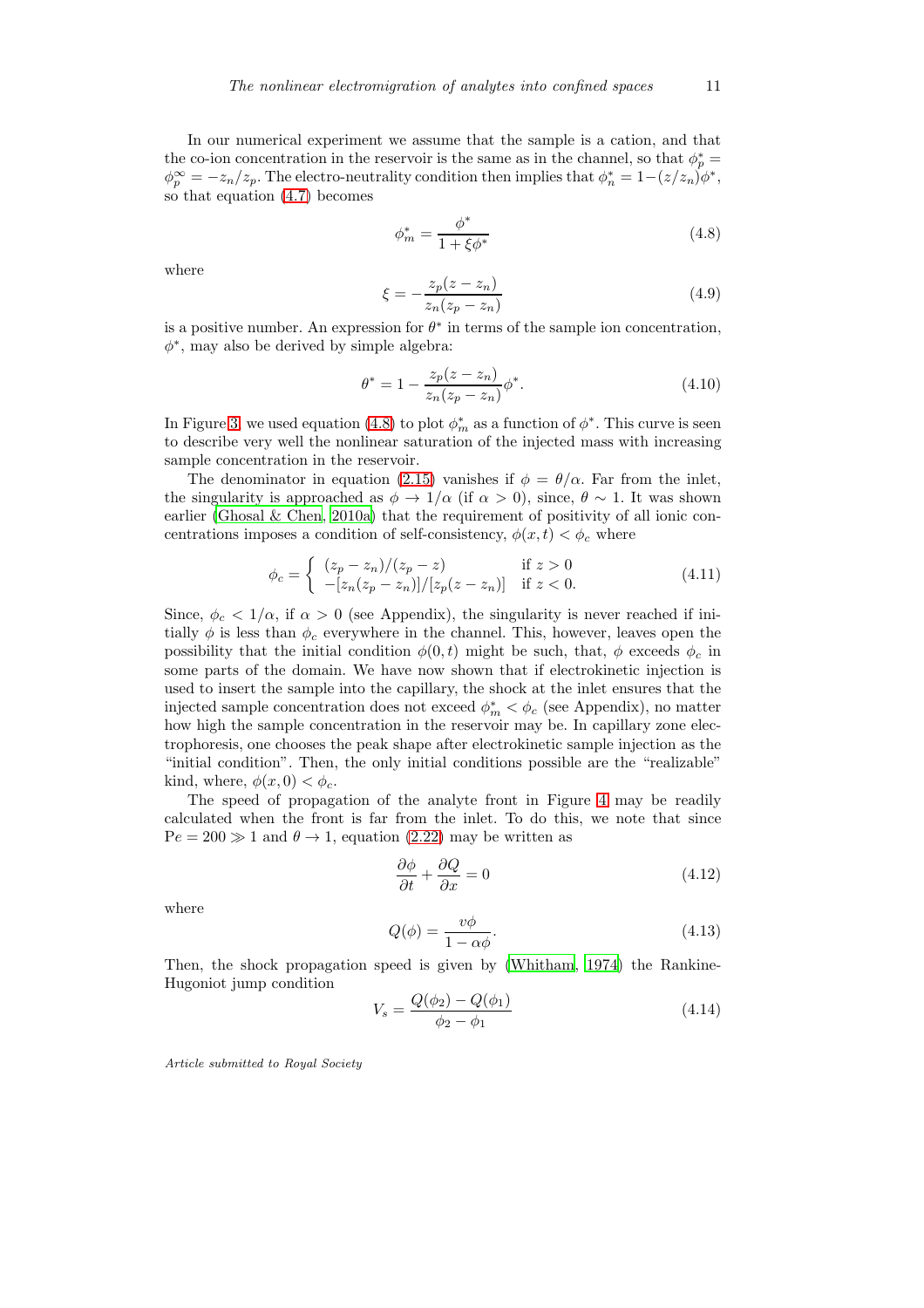where the subscripts 2 and 1 refer to conditions just behind the shock and just ahead of the shock respectively. Putting  $\phi_1 = 0$  and  $\phi_2 = \phi_m^*$ , we find, for the conditions shown in the lower panel of Figure [4,](#page-8-0)  $\phi_m^* = 3/7 \approx 0.43$ , so that,  $V_s = 1.405 v$ . The shock speed determined from direct measurement of the front displacement in Figure [4](#page-8-0) is  $1.4 v$ , in close agreement with the theoretical prediction. In the upper panel,  $\phi^* = 0.01$ , so that  $\phi^*_{m} \approx \phi^*$ . In this case, both the theoretical and the measured values give  $V_s \approx v$ .

## 5. Conclusions

<span id="page-11-0"></span>The problem of electromigration of a sample ion from a large reservoir into a confined channel in the presence of a fully dissociated background electrolyte was studied in the idealized situation where all ionic species have the same diffusivity. If the sample ion concentration is small compared to that of the background electrolyte, the behavior of the system is exactly as one might expect. When the electric field is switched on, a sample plug with concentration equal to that in the reservoir, is drawn into the microchannel. However, if the sample ion concentration is comparable or large compared to the background electrolyte, the behavior of the system is dominated by the intrinsic nonlinearity of the electro-diffusional problem, and the outcome is quite counter-intuitive. Once again, the sample is drawn into the microchannel as a plug of increasing length, but the concentration of sample ions in the plug is less than in the reservoir. In fact, as the reservoir concentration is progressively increased, the concentration of sample ions in the capillary approaches a limit that depends on the valences of the three ionic species but is independent of the reservoir concentration.

In an earlier paper [\(Ghosal & Chen, 2010a](#page-12-1)), the authors presented a theory of electromigration of a sample in an infinitely long micro-channel when only three ions of equal diffusivity are present. There, it was shown, that, the requirement that none of the three ionic concentrations could ever be negative, put a limit to the validity of the theory. It was therefore required that the initial condition be such, that, the dimensionless sample concentration not exceed a certain (positive) critical concentration,  $\phi_c$ . Here we have shown that initial conditions that do not satisfy this requirement cannot arise if the analyte is introduced into the micro-capillary by elecrokinetic injection. In fact, the diffusional boundary layer at the channel entrance ensures that the concentration of analyte drawn into the micro-capillary is always less than  $\phi_c$ . Thus, the critical concentration can never be exceed if the sample is introduced by electrokinetic injection, and consequently, the singularity at  $\phi = 1/\alpha$  (if  $\alpha > 0$ ), inherent in equation [\(2.22\)](#page-5-1) is never reached.

One may question whether the strongly nonlinear regime considered here is of relevance to actual laboratory practice. The answer depends on the numerical value of the critical concentrations,  $\phi_m^*$  and  $\phi_c$ . If the sample and carrier ions have similar valences, then these critical concentrations are all of order unity. Thus, to approach these critical values, the sample ions in the injected plug will need to be present at concentrations approaching that of the carrier electrolyte. Such high concentrations are normally not employed in laboratory practice with capillary electrophoresis. However, if the sample is a macro-ion the critical values may actually be quite small. For example, at pH 2.0 Bovine serum albumin has a valence,  $z \sim 55$  [\(Ford & Winzor](#page-12-4), [1982\)](#page-12-4). Then, in a univalent carrier electrolyte we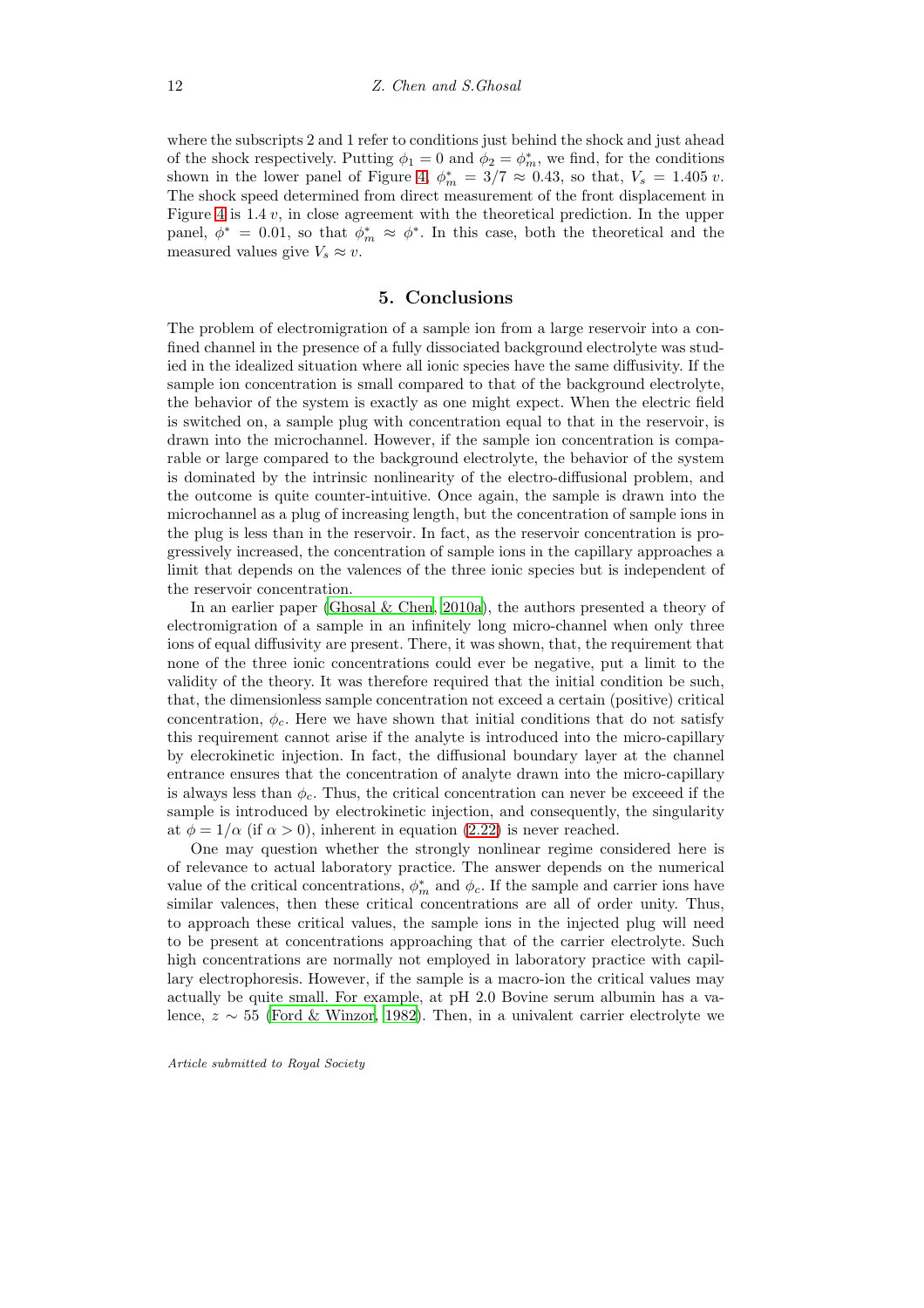have  $\phi_c \sim 0.04$ , so that the strongly nonlinear regime studied here may be easily reached.

The shock like transition in concentration at the entrance of the micro-channel observed here is reminiscent of "de-salination shocks" that propagate outward from micro-channel/nano-channel junctions [\(Mani, Zangle & Santiago,](#page-13-8) [2009;](#page-13-8) [Zangle, Mani & Santiago,](#page-13-9) [2009\)](#page-13-9) or from the surface of a perm-selective membrane embedded in a microfluidic channel. The mechanism of these shocks is related to the nonlinear coupling between the ion depletion zone (due to concentration polarization) near the membrane with the electric Debye layers at the walls of the micro-channel. The problem considered here is much simpler; Debye layers or concentration polarization are not involved. Nevertheless, it is another example of shock-like behavior that may be traced to the nonlinear nature of the underlying Nernst-Planck-Poisson system of equations for ionic transport. As in the case of de-salination shocks, the effect described here would also be relevant for solutes electromigrating into porous media (Mani  $\&$  Bazant, 2011) or electromigration of analytes through variable geometry channels, such as pores in membranes, where lubrication theory [\(Ghosal,](#page-12-5) [2002\)](#page-12-5) can be used to generalize the analysis presented here. Finally, if the channel walls are charged, electroosmotic flow would arise so that the transport problem becomes intrinsically two or three dimensional. In such cases, homogenization can be used to achieve a reduced description, as shown by Ghosal & Chen  $(2012)$  for electromigration in an infinitely long uniform channel.

*Acknowledgement:* Support from the National Institute of Health (NIH) under grant R01EB007596 is gratefully acknowledged.

#### References

- <span id="page-12-0"></span>Camilleri, P. (ed.) 1998 *Capillary electrophoresis, theory & practice*. Boca Raton, U.S.A.: CRC Press.
- <span id="page-12-3"></span>Dole, V. P. 1945 A theory of moving boundary systems formed by strong electrolytes1. *Journal of the American Chemical Society*, 67(7), 1119–1126. (doi: 10.1021/ja01223a025)
- <span id="page-12-4"></span>Ford, C. L. & Winzor, D. J. 1982 Measurement of the net charge (valence) of a protein. *Biochimica et Biophysica Acta (BBA) - Protein Structure and Molecular Enzymology*, 703(1), 109–112. (doi:16/0167-4838(82)90017-6)
- <span id="page-12-5"></span>Ghosal, S. 2002 Lubrication theory for electroosmotic flow in a microfluidic channel of slowly varying cross-section and wall charge. *J. Fluid Mech.* 459, 103–128.
- <span id="page-12-2"></span>Ghosal, S. & Chen, Z. 2010 A nonlinear equation for ionic diffusion in a strong binary electrolyte. *Proc. Royal Soc. Lond. A*, 466, 2145–2154.
- <span id="page-12-1"></span>Ghosal, S. & Chen, Z. 2010a Nonlinear waves in capillary electrophoresis. *Bulletin of Mathematical Biology*, 72(8), 2047–2066.
- <span id="page-12-6"></span>Ghosal, S. & Chen, Z. 2012 Electromigration dispersion in a capillary in the presence of electro-osmotic flow. *J. Fluid Mech.* 697, 436–454.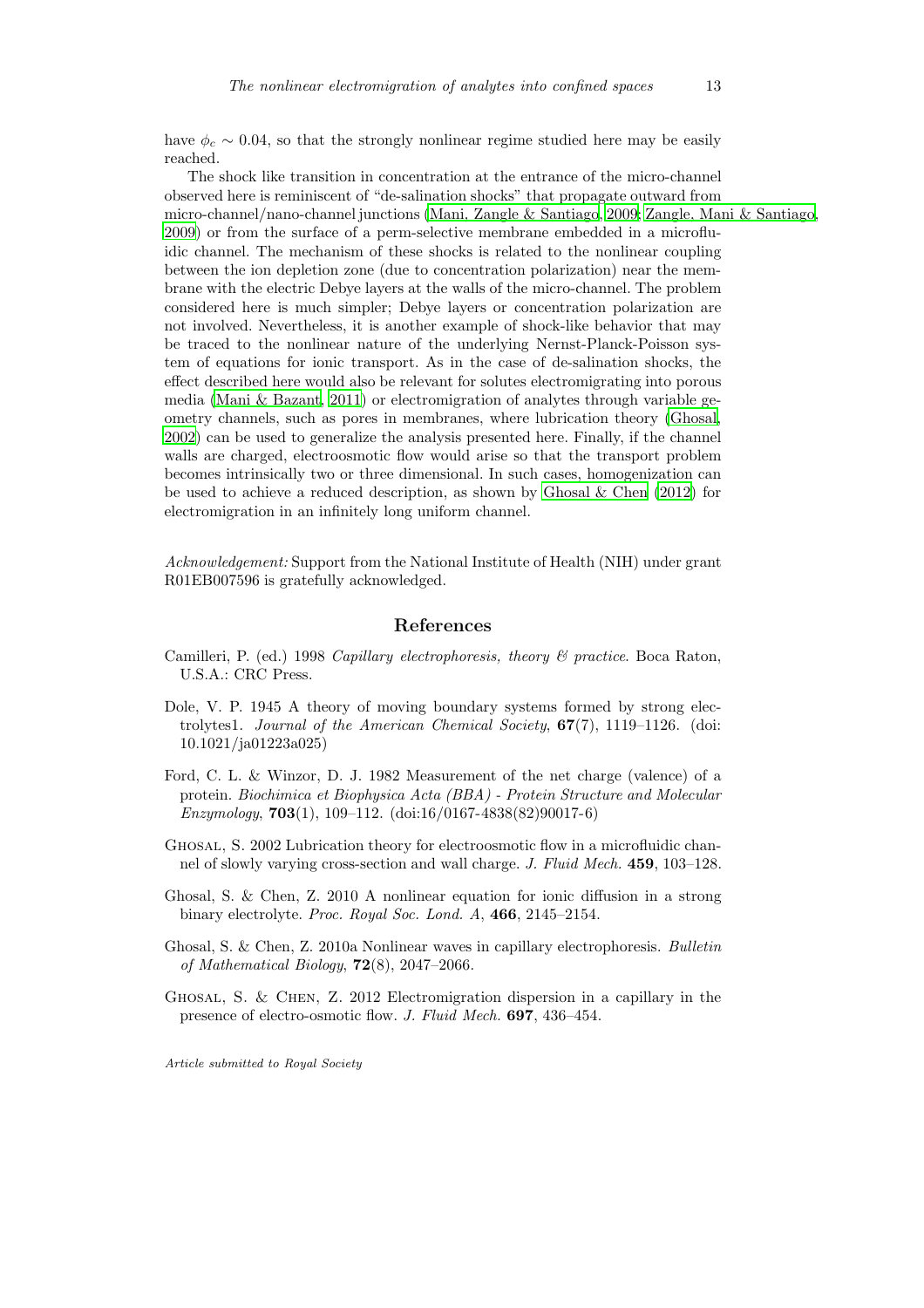- <span id="page-13-5"></span>Kohlrausch, F. 1897 Ueber concentrations-verschiebungen durch electrolyse im inneren von lösungen und lösungsgemischen. *Ann. Phys.*, 62, 209–239.
- <span id="page-13-0"></span>Landers, J. (ed.) 1996 *Introduction to capillary electrophoresis*. Boca Raton, U.S.A.: CRC Press.
- <span id="page-13-8"></span>Mani, A., Zangle, T.A. & Santiago, J.G. 2009 On the Propagation of Concentration Polarization from Microchannel?Nanochannel Interfaces Part I: Analytical Model and Characteristic Analysis *Langmuir*, 25(6), 3898–3908.
- <span id="page-13-10"></span>Mani, A. & Bazant, M.Z. 2011 Deionization shocks in microstructures. *Phys. Rev. E*, 84(6), 061504.
- <span id="page-13-4"></span>Ritter, A. 1892 Die fortpflanzung der wasserwellen. *Ver Deutsch ingenieur zeitschr*, 36(33), 947–954.
- <span id="page-13-7"></span>Shampine, L. F. & Reichelt, M. W. 1997 The MATLAB ODE suite. *SIAM Journal on Scientific Computing*, 18(1), 1.
- <span id="page-13-3"></span>Stoker, J. 1948 The formation of breakers and bores. *Commun. Appl. Math.*, 1, 1–87.
- <span id="page-13-6"></span>Vande Wouwer, A., Saucez, P. & Schiesser, W. E. 2004 Simulation of distributed parameter systems using a Matlab-Based method of lines toolbox: chemical engineering applications. *Industrial & Engineering Chemistry Research*, 43(14), 3469–3477. (doi:10.1021/ie0302894)
- <span id="page-13-1"></span>Whitham, G. 1974 *Linear and nonlinear waves*. New York, U.S.A.: Wiley-Interscience.
- <span id="page-13-2"></span>Whitham, G. B. 1955 The effects of hydraulic resistance in the Dam-Break problem. *Proceedings of the Royal Society of London. Series A, Mathematical and Physical Sciences*, 227(1170), 399–407.
- <span id="page-13-9"></span>Zangle, T.A., Mani, A. & Santiago, J.G. 2009 On the Propagation of Concentration Polarization from Microchannel–Nanochannel Interfaces Part II: Numerical and Experimental Study *Langmuir*, 25(6), 3909–3916.

# Appendix: Proof of the inequality  $\phi_m^* < \phi_c < 1/\alpha$

If  $\alpha > 0$ ,  $z_p > z > z_n$ . Then

$$
\alpha \phi_c = \begin{cases} \frac{z_p - z_n}{z_p - z} \frac{(z - z_n)(z - z_p)}{z_n(z_p - z_n)} = \frac{-z_n + z}{-z_n} & \text{if } z < 0\\ -\frac{z_n}{z_p} \cdot \frac{z_p - z_n}{z - z_n} \frac{(z - z_n)(z - z_p)}{z_n(z_p - z_n)} = \frac{z_p - z}{z_p} < 1 & \text{if } z > 0 \end{cases} \tag{A-1}
$$

thus,  $\phi_c < 1/\alpha$  if  $\alpha > 0$ .

To prove the first part of the inequality,  $\phi_m^* < \phi_c$ , we first show that  $r > -z/z_n$ . This is clearly true if  $z < 0$ . To show this when  $z > 0$ , first we use the electroneutrality condition to express  $\phi_p^*$  in terms of the other variables:

$$
\phi_p^* = -\frac{z}{z_p} \phi^* - \frac{z_n}{z_p} \phi_n^* = \frac{\phi^*}{z_p} (-z - r z_n). \tag{A-2}
$$